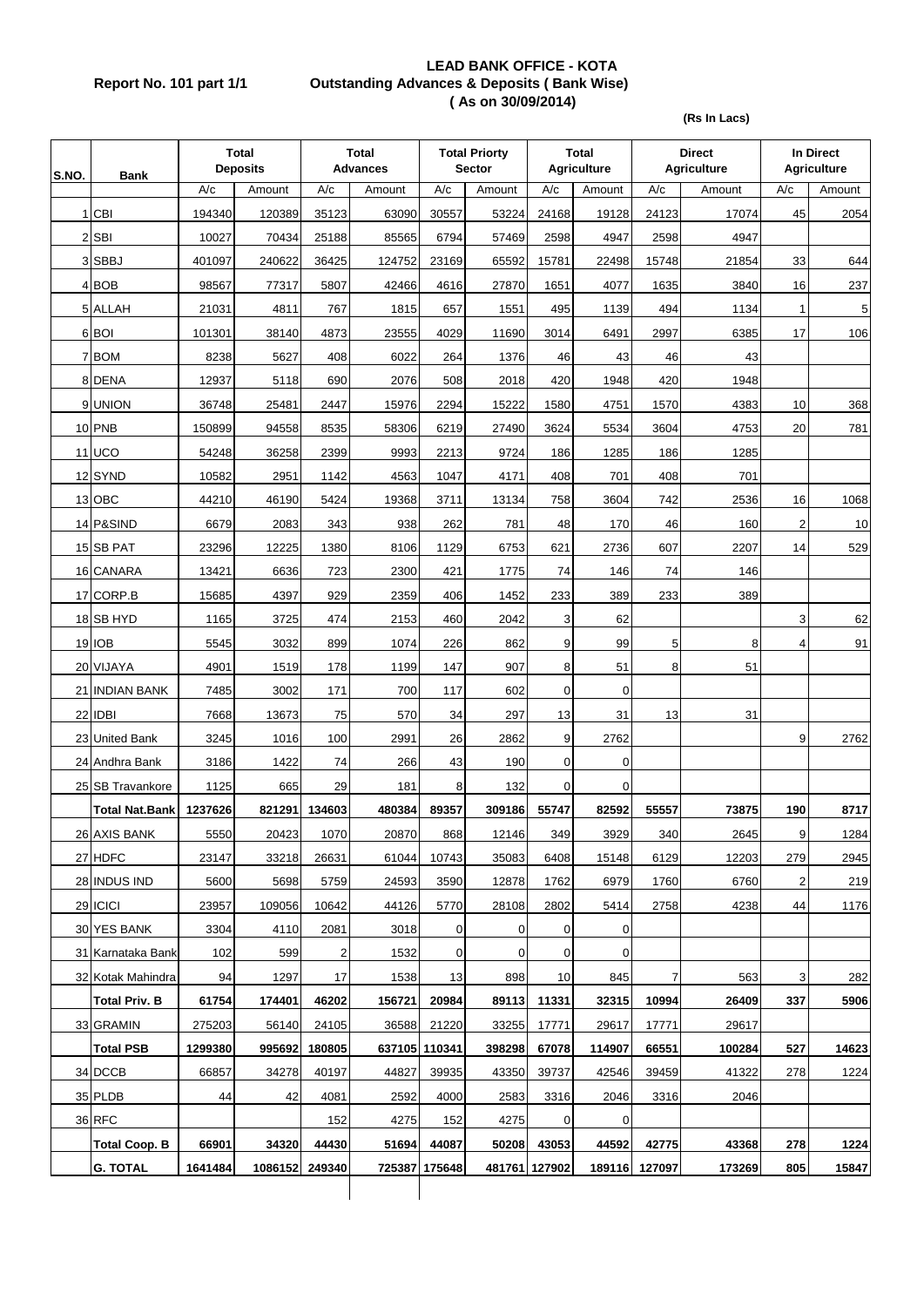## **Report No. 101 part 1/2 Outstanding Advances & Deposits ( Bank Wise) ( As on 30/09/2014)**

| S.NO. | <b>Bank</b>            | <b>Total advances for</b><br><b>SME</b> |        | <b>Other Priorty Sector</b> |                |              |        |            |        | <b>Total OPS</b> |        | <b>Total NPS</b> |        |
|-------|------------------------|-----------------------------------------|--------|-----------------------------|----------------|--------------|--------|------------|--------|------------------|--------|------------------|--------|
|       |                        | A/c                                     | Amount | Edu. Loan                   |                | Housing Loan |        | Other Loan |        | A/c              | Amount | A/c              | Amount |
|       |                        |                                         |        | A/c                         | Amount         | A/c          | Amount | A/c        | Amount |                  |        |                  |        |
|       | 1 CBI                  | 3212                                    | 23133  | 108                         | 1957           | 3041         | 8845   | 28         | 161    | 3177             | 10963  | 4566             | 9866   |
|       | 2 SBI                  |                                         |        | 195                         | 6788           | 4001         | 45734  |            |        | 4196             | 52522  | 18394            | 28096  |
|       | 3 SBBJ                 | 3968                                    | 28342  | 1208                        | 2603           | 2184         | 12148  | 28         | 1      | 3420             | 14752  | 13256            | 59160  |
|       | 4 BOB                  | 1667                                    | 15741  | 204                         | 456            | 1015         | 5921   | 79         | 1675   | 1298             | 8052   | 1191             | 14596  |
|       | 5 ALLAH                | 116                                     | 236    | 15                          | 36             | 31           | 140    |            |        | 46               | 176    | 110              | 264    |
|       | 6 BOI                  | 227                                     | 2193   | 89                          | 191            | 447          | 2611   | 252        | 204    | 788              | 3006   | 844              | 11865  |
|       | 7 BOM                  |                                         |        | 85                          | 109            | 124          | 641    | 9          | 583    | 218              | 1333   | 144              | 4646   |
|       | 8 DENA                 |                                         |        | 4                           | 5              | 84           | 65     |            |        | 88               | 70     | 182              | 58     |
|       | 9 UNION                | 450                                     | 8573   | 44                          | 116            | 164          | 1228   | 56         | 554    | 264              | 1898   | 153              | 754    |
|       | 10 PNB                 | 1177                                    | 15119  | 543                         | 1334           | 754          | 4271   | 121        | 1232   | 1418             | 6837   | 2316             | 30816  |
|       | 11 UCO                 | 810                                     | 4215   | 92                          | 215            | 513          | 3159   | 612        | 850    | 1217             | 4224   | 186              | 269    |
|       | 12 SYND                | 298                                     | 2373   | 20                          | 67             | 212          | 987    | 109        | 43     | 341              | 1097   | 95               | 392    |
|       | 13 OBC                 | 520                                     | 5096   | 205                         | 517            | 2228         | 3917   |            |        | 2433             | 4434   | 1713             | 6234   |
|       | 14 P&SIND              | 157                                     | 387    | 14                          | 20             | 43           | 204    |            |        | 57               | 224    | 81               | 157    |
|       | 15 SB PAT              | 296                                     | 3425   | 63                          | 105            | 149          | 487    |            |        | 212              | 592    | 251              | 1353   |
|       | 16 CANARA              | 124                                     | 764    | 25                          | 93             | 118          | 704    | 80         | 68     | 223              | 865    | 302              | 525    |
|       | 17 CORP.B              | 29                                      | 598    | 15                          | 22             | 73           | 370    | 56         | 73     | 144              | 465    | 523              | 907    |
|       | 18 SB HYD              | 230                                     | 1205   | 18                          | 39             | 83           | 431    | 126        | 305    | 227              | 775    | 14               | $111$  |
|       | 19 IOB                 | 166                                     | 542    | 8                           | 30             | 18           | 90     | 25         | 101    | 51               | 221    | 673              | 212    |
|       | 20 VIJAYA              | 57                                      | 687    | 3                           | 3              | 18           | 120    | 61         | 46     | 82               | 169    | 31               | 292    |
|       | 21 INDIAN BANK         | 57                                      | 261    | 4                           | 11             | 56           | 330    |            |        | 60               | 341    | 54               | 98     |
|       | 22 IDBI                | 14                                      | 191    | $\overline{2}$              | 10             | 5            | 65     |            |        | $\overline{7}$   | 75     | 41               | 273    |
|       | 23 United Bank         |                                         |        | 5                           | 11             | 12           | 89     |            |        | 17               | 100    | 74               | 129    |
|       | 24 Andhra Bank         | 5                                       | 23     | 3                           | $\overline{7}$ | 12           | 113    | 23         | 47     | 38               | 167    | 31               | 76     |
|       | 25 SB Travankore       | 2                                       | 23     |                             |                | 6            | 109    |            |        | 6                | 109    | 21               | 49     |
|       | <b>Total Nat. Bank</b> | 13582                                   | 113127 | 2972                        | 14745          | 15391        | 92779  | 1665       | 5943   | 20028            | 113467 | 45246            | 171198 |
|       | 26 AXIS BANK           | 87                                      | 4370   | 1                           | $\overline{c}$ | 431          | 3845   |            |        | 432              | 3847   | 202              | 8724   |
|       | 27 HDFC                | 259                                     | 3418   | 7                           | 14             | 953          | 6928   | 3116       | 9575   | 4076             | 16517  | 15888            | 25961  |
|       | 28 INDUS IND           | 1828                                    | 5899   |                             |                |              |        |            |        | $\mathbf 0$      | 0      | 2169             | 11715  |
|       | 29 ICICI               | 2265                                    | 19109  | 23                          | 44             | 340          | 456    | 340        | 3085   | 703              | 3585   | 4872             | 16018  |
|       | 30 Yes Bank            |                                         |        |                             |                |              |        |            |        | 0                | 0      | 2081             | 3018   |
|       | 31 Karnataka Bank      |                                         |        |                             |                |              |        |            |        | $\overline{0}$   | 0      | 2                | 1532   |
|       | 32 Kotak Mahindra      | 3                                       | 53     |                             |                |              |        |            |        | $\mathbf 0$      | 0      | 4                | 640    |
|       | <b>Total Priv.B</b>    | 4442                                    | 32849  | 31                          | 60             | 1724         | 11229  | 3456       | 12660  | 5211             | 23949  | 25218            | 67608  |
|       | 33 GRAMIN              | 805                                     | 434    | 91                          | 213            | 10           | 76     | 2543       | 2915   | 2644             | 3204   | 2885             | 3333   |
|       | <b>TOTAL PSB</b>       | 18024                                   | 145976 | 3003                        | 14805          | 17115        | 104008 | 5121       | 18603  | 25239            | 137416 | 70464            | 238807 |
|       | 34 DCCB                |                                         |        | 3                           | 4              | 41           | 301    | 154        | 499    | 198              | 804    | 262              | 1477   |
|       | 35 PLDB                | 501                                     | 347    |                             |                | 183          | 190    |            |        | 183              | 190    | 81               | 9      |
|       | <b>36 RFC</b>          | 152                                     | 4275   |                             |                |              |        |            |        | $\mathbf 0$      | 0      | $\mathbf 0$      | 0      |
|       | <b>Total Coop.Ban</b>  | 653                                     | 4622   | 3                           | 4              | 224          | 491    | 154        | 499    | 381              | 994    | 343              | 1486   |
|       | <b>G. TOTAL</b>        | 19482                                   | 151032 | 3097                        | 15022          | 17349        | 104575 | 7818       | 22017  | 28264            | 141614 | 73692            | 243626 |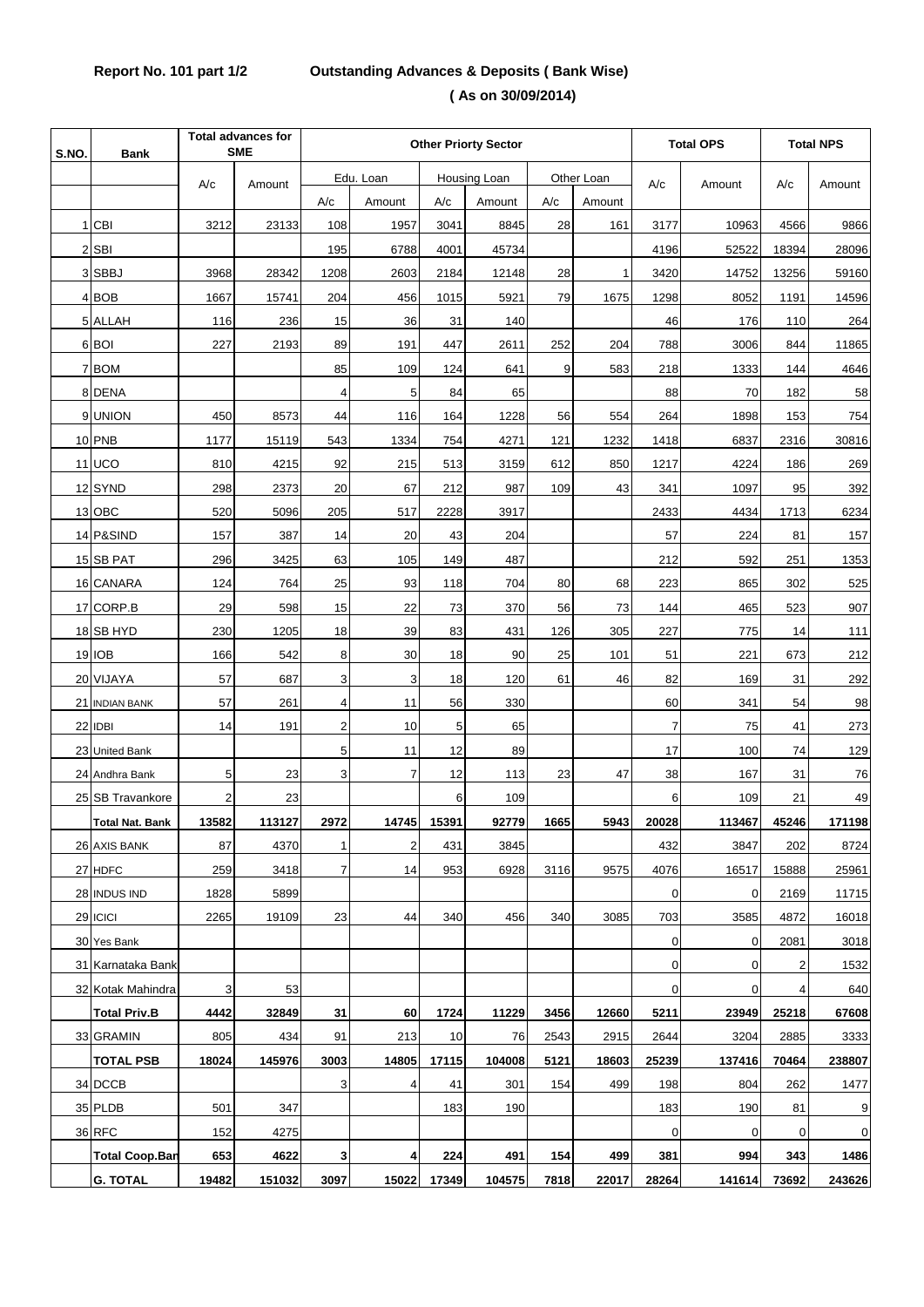## **Report No. 101 part 1/3 Outstanding Advances & Deposits ( Bank Wise) ( As on 30/09/2014)**

|       |                        | (Rs in lacs) |                       |          |             |                | Others Govt. |                  |          |                |                         |             |               |
|-------|------------------------|--------------|-----------------------|----------|-------------|----------------|--------------|------------------|----------|----------------|-------------------------|-------------|---------------|
|       | <b>Bank</b>            |              | <b>Weakar Section</b> |          | <b>SCST</b> |                | MINORITY-19  |                  | WOMEN-18 |                | <b>PMEGP</b>            |             | Programmes-21 |
| S.NO. |                        | A/c          | Amount                | A/c      | Amount      | A/c            | Amount       | A/c              | Amount   | A/c            | Amount                  | A/c         | Amount        |
|       | 1 CBI                  | 18450        | 10385                 | 7712     | 6354        | 2541           | 4261         | 4812             | 2954     | 185            | 514                     | 1265        | 741           |
|       | 2 SBI                  | 2205         | 3876                  | 1558     | 3889        | 574            | 702          | 1932             | 3873     | 30             | 1767                    | 277         | 475           |
|       | 3 SBBJ                 | 32497        | 29574                 | 9145     | 15674       | 4974           | 5569         | 5141             | 8365     | 24             | 31                      | 1460        | 451           |
|       | 4 BOB                  | 1372         | 3606                  | 791      | 1983        | 648            | 7231         | 890              | 4086     | 51             | 31                      | 126         | 26            |
|       | 5 ALLAH                | 230          | 464                   | 214      | 417         | 40             | 80           | 92               | 182      | 19             | 11                      | 26          | 11            |
|       | 6 BOI                  | 1036         | 2301                  | 1020     | 2299        | 78             | 231          | 741              | 1718     | $\overline{7}$ | 4                       | 112         | 92            |
|       | 7 BOM                  | 240          | 514                   | 55       | 105         | 157            | 135          | 165              | 98       | $\overline{c}$ | 1                       | 8           | 4             |
|       | 8 DENA                 | 185          | 517                   | 162      | 470         | 42             | 76           | 85               | 196      | $\overline{4}$ | $\overline{\mathbf{c}}$ | 22          | 5             |
|       | 9 UNION                | 965          | 1720                  | 705      | 1301        | 109            | 716          | 290              | 912      | 5 <sup>1</sup> | 10                      | 90          | 31            |
|       | 10 PNB                 | 4124         | 4496                  | 1296     | 1574        | 575            | 2196         | 1596             | 2847     | 115            | 578                     | 969         | 685           |
|       | <b>11 UCO</b>          | 896          | 2145                  | 865      | 2369        | 784            | 1465         | 866              | 1354     | 33             | 22                      | 152         | 51            |
|       | 12 SYND                | 345          | 1574                  | 345      | 1574        | 205            | 250          | 165              | 654      | 35             | 16                      | 50          | 20            |
|       | 13 OBC                 | 1270         | 3090                  | 549      | 1575        | 434            | 707          | 285              | 1423     | 41             | 19                      | 43          | 98            |
|       | 14 P&SIND              | 102          | 65                    | 44       | 42          | 71             | 256          | 89               | 267      | 4              | 5                       | 37          | 134           |
|       | 15 SB PAT              | 49           | 97                    | 45       | 7           | 25             | 75           | 131              | 837      | 18             | 75                      | 47          | 32            |
|       | 16 CANARA              | 130          | 170                   | 56       | 142         | 47             | 57           | 10               | 28       |                |                         | 8           | 1             |
|       | 17 CORP.B              | 294          | 586                   | 88       | 117         | 118            | 366          | 138              | 407      | 4              | 3                       |             |               |
|       | 18 SB HYD              | 27           | 49                    | 12       | 46          | 25             | 56           | 13               | 19       |                |                         | 14          | 2             |
|       | 19 IOB                 | 36           | 82                    | 7        | 37          | 16             | 17           | 20               | 27       | $\overline{2}$ | 15                      |             |               |
|       | 20 VIJAYA              | 32           | 9                     | 26       | 35          | 12             | 31           | 20               | 146      |                |                         | 25          | 9             |
|       | 21 INDIAN BANK         | 12           | 6                     | 2        | 3           | $\overline{c}$ | 8            | 14               | 79       |                |                         | 11          | 3             |
|       | 22 IDBI                |              |                       |          |             | 1              | 8            | $\overline{2}$   | 4        |                |                         |             |               |
|       | 23 United Bank         |              |                       | 6        | 13          | 6              | 14           | 24               | 48       | 1              | $\overline{7}$          |             |               |
|       | 24 Andhra Bank         |              |                       | 4        | 54          |                |              |                  |          |                |                         |             |               |
|       | 25 SB Travankore       |              |                       |          |             |                |              |                  |          |                |                         |             |               |
|       | <b>Total Nat. Bank</b> | 64497        | 65326                 | 24707    | 40080       | 11484          | 24506.68     | 17521            | 30523.94 | 580            | 3111                    | 4742        | 2871          |
|       | 26 AXIS BANK           | 71           | 512                   | $\bf 71$ | 512         | 45             | 398          | 55               | 245      |                |                         |             |               |
|       | 27 HDFC                | 4548         | 6070                  | 610      | 1348        | 1062           | 1374         | 1227             | 2124     |                |                         | 362         | 1757          |
|       | 28 INDUS IND           | 1768         | 1454                  | 268      | 685         | 1311           | 2769         |                  |          |                |                         |             |               |
|       | 29 ICICI               | 1444         | 1300                  | 656      | 876         | 939            | 2478         | 677              | 2277     | 28             | 14                      | 254         | 50            |
|       | 30 Yes Bank            |              |                       |          |             |                |              |                  |          |                |                         |             |               |
|       | 31 Karnataka Bank      |              |                       |          |             |                |              |                  |          |                |                         |             |               |
|       | 32 Kotak Mahindra      |              |                       |          |             |                |              |                  |          |                |                         |             |               |
|       | <b>Total Priv. B</b>   | 7831         | 9336                  | 1605     | 3421        | 3357           | 7019         | 1959             | 4646     | 28             | 14                      | 616         | 1807          |
|       | 33 GRAMIN              | 8358         | 9225                  | 4720     | 5794        | 1620           | 823          | 1569             | 847      | 26             | 21                      | 90          | 36            |
|       | <b>TOTAL PSB</b>       | 72328        | 74662                 | 26312    | 43501       | 14841          | 31526        | 19480            | 35170    | 608            | 3125                    | 5358        | 4678          |
|       | 34 DCCB                | 27968        | 13330                 | 26574    | 14106       | 2533           | 3574         | 796              | 5143     | $\mathbf 0$    | 0                       | $\mathbf 0$ | 0             |
|       | 35 PLDB                | 1620         | 518                   | 1428     | 907         | 82             | 51           | 380              | 177      |                |                         |             |               |
|       | 36 R F C               |              |                       |          |             | $\overline{2}$ | 114          | $\boldsymbol{2}$ | 190      |                |                         |             |               |
|       | Total Coop. Ba         | 29588        | 13848                 | 28002    | 15013       | 2617           | 3739         | 1178             | 5510     | $\mathbf{0}$   | 0                       | 0           | 0             |
|       | <b>G. TOTAL</b>        | 110274       | 97735                 | 59034    | 64308       | 19078          | 36088        | 22227            | 41527    | 634            | 3146                    | 5448        | 4714          |